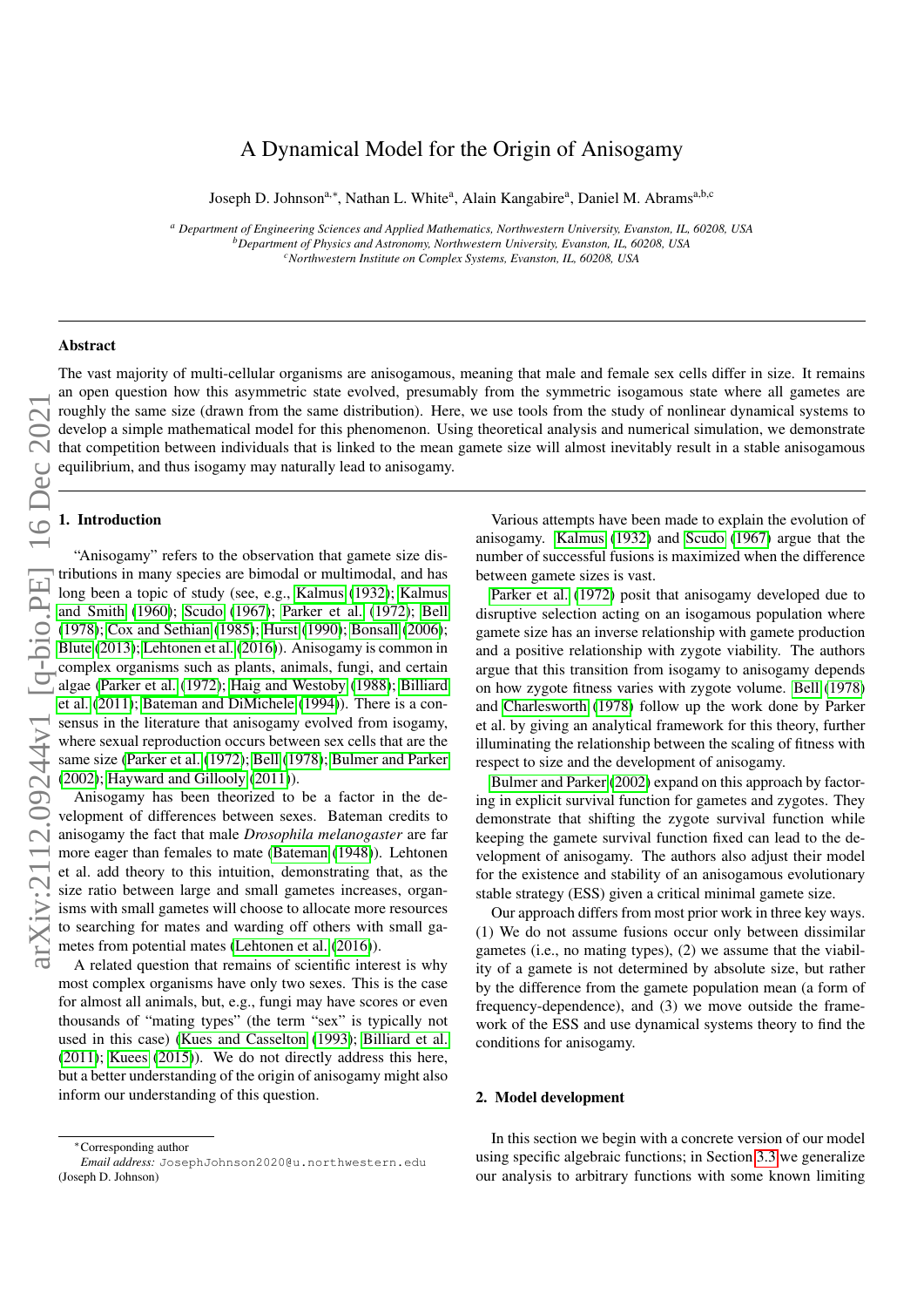properties. For simplicity we develop our model under the assumption that gametes fuse randomly; this assumption could likely be relaxed (though we leave that for future work) but will remaining an operating assumption here. We further assume that mating types do not exist, and hence that there are no restrictions on which gametes can mate with which.  $<sup>1</sup>$  $<sup>1</sup>$  $<sup>1</sup>$ </sup>

## *2.1. Individual reproductive potential*

Consider a population of  $N$  organisms with gametes that have sizes  $s_j$ ,  $j = 1, ..., N$ . Following the approach used in [Clifton et al.](#page-7-15) [\(2016\)](#page-7-15), we denote the individual "reproductive potential" of the *j*th individual by  $\varphi_{\text{ind}}$ , defined as some increasing function of the fitness (the expected number of adult offspring it will produce)<sup>[2](#page-1-1)</sup>. We assume that this potential can be expressed as a product of  $N_g$ , the expected number of gametes produced, and  $\varphi_{g}$ , the average reproductive potential of its gametes (where gamete reproductive potential is, similarly, an increasing function of gamete fitness—the expected number of adults resulting from that gamete, with upper bound 1, ignoring monozygotic twinning):

<span id="page-1-4"></span>
$$
\varphi_{\rm ind} = N_{\rm g} \varphi_{\rm g} \ . \tag{1}
$$

Because we are concerned with anisogamy and hence gamete size distributions, we ignore all factors influencing reproductive potential besides gamete size. Other factors are clearly extremely important, but we model only the effects of gamete sizes on reproductive potential here, and thus write that  $N_{\rm g} = N_{\rm g}(s_j), \varphi_{\rm g} = \varphi_{\rm g}(s_j).$ 

# *2.2. Gamete production function*

We assume that  $N<sub>g</sub>$  is a decreasing function of gamete size due to the fact that each organism has limited resources (physical, temporal and energetic) to dedicate to gamete production. Some observational evidence supports this: smaller male sex cells are far more numerous than significantly larger female sex cells [\(Wallace and Kelsey](#page-7-16) [\(2010\)](#page-7-16); [Johnson et al.](#page-7-17) [\(1983\)](#page-7-17); [Alberts](#page-6-4) [et al.](#page-6-4) [\(2002\)](#page-6-4); [Bellastella et al.](#page-6-5) [\(2010\)](#page-6-5)); additionally, research has found a negative relationship between clutch size and egg size in the black-backed gull *Larus fuscus* [\(Nager et al.](#page-7-18) [\(2000\)](#page-7-18)), and across various species of snakes [\(Hedges](#page-7-19) [\(2008\)](#page-7-19)).

To present a concrete analytical argument, and motivated by their ubiquity in nature [\(Brown et al.](#page-7-20) [\(2002\)](#page-7-20); [Newman](#page-7-21) [\(2005\)](#page-7-21); [Clauset et al.](#page-7-22) [\(2009\)](#page-7-22)), we choose  $N<sub>g</sub>$  to be a power law, i.e.,

$$
N_g(s_j) = c_1 s_j^{-\alpha} \tag{2}
$$

where  $c_1$  is a constant of proportionality and the constant  $\alpha$ is assumed to be positive. In the section ["Geometric argument"](#page-3-0) below, we generalize our argument to arbitrary decreasing functions.

#### *2.3. Gamete reproductive potential*

We assume that  $\varphi_{\rm g}$  is an increasing function of gamete size. This is motivated by the idea that increased size indicates increased provisions to promote survival of the gamete and the zygote potentially formed after fusion with another gamete. Some evidence supports this link: associations between between egg size (measured by volume or mass) and positive offspring outcomes have been reported in various avian species [\(Blomqvist et al.](#page-7-23) [\(1997\)](#page-7-23); [Krist](#page-7-24) [\(2011\)](#page-7-24); [Erikstad et al.](#page-7-25) [\(1998\)](#page-7-25); [Valkama et al.](#page-7-26) [\(2002\)](#page-7-26)).

Critically for our model, we assume that the fitness "payoff" accruing to larger gametes is relative rather than absolute in nature. That is, we assume that a gamete of size  $s_i$  will have greater reproductive potential in a population where it is among the largest than in a population where it is among the smallest. This assumption (a form of frequency-dependent selection) is motivated by the hypothesis of zygote competition, and ultimately by the same idea underlying natural selection: if environmental conditions preclude all viable zygotes from reaching adulthood, those with the greater provisions afforded by larger parental gamete sizes will be more likely to survive. A similar argument can be made if direct competition between gametes plays a role in determining fitness.

Thus, we link the reproductive potential of the jth gamete to the full distribution of gamete sizes in the population. We can express such a link in simple terms by assuming  $\varphi_{g}(s_j)$  is an increasing function of  $s_j - \overline{s}$ , where  $\overline{s} = N^{-1} \sum_{j=1}^{N} s_j$  is the mean gamete size in the population.

We expect reproductive potential to saturate for both extremely large and extremely small gametes, so we choose a sigmoidal form for our analytical expression of  $\varphi_{g}(s_j)$ :

<span id="page-1-5"></span><span id="page-1-3"></span>
$$
\varphi_{g}(s_{j}|\overline{s}) = c_{2} \left( 1 + \frac{s_{j} - \overline{s}}{w + |s_{j} - \overline{s}|} \right) , \qquad (3)
$$

where  $c_2$  is a constant of proportionality and w sets the width of the sigmoid. In the section ["Geometric argument"](#page-3-0) below, we generalize our argument to a wider class of functions  $\varphi_{\varrho}(s_j-\overline{s})$ .

Substituting Eq. [\(2\)](#page-1-2) and Eq. [\(3\)](#page-1-3) into Eq. [\(1\)](#page-1-4), we obtain the following individual reproductive potential function:

$$
\varphi_{\text{ind}}(s_j|\overline{s}) = N_g(s_j)\varphi_g(s_j|\overline{s}) = c_3 s_j^{-\alpha} \left( 1 + \frac{s_j - \overline{s}}{w + |s_j - \overline{s}|} \right),\tag{4}
$$

<span id="page-1-2"></span>where we have combined the multiplicative constants of proportionality into a single constant  $c_3 = c_1 c_2$ .

#### *2.4. Gamete size evolution*

We assume that natural selection acts on the population in such a way that gamete sizes change at a rate proportional to the reproductive potential to be gained. That is, there is a "phenotype flux"

<span id="page-1-6"></span>
$$
\frac{ds_j}{dt} = \frac{1}{\tau} \frac{\partial \varphi_{\text{ind}}}{\partial s_j}, \quad j = 1, \dots, N. \tag{5}
$$

In the continuum limit  $N \to \infty$ , these N ordinary differential equations are replaced by a single partial differential

<span id="page-1-0"></span><sup>&</sup>lt;sup>1</sup>We believe that the evolution of mating types need not occur simultaneously with the emergence of anisogamy, but leave explicit study of that question for future work.

<span id="page-1-1"></span><sup>2</sup>For a brief discussion of the relationship between fitness and reproductive potential, see [Appendix G.](#page-6-6)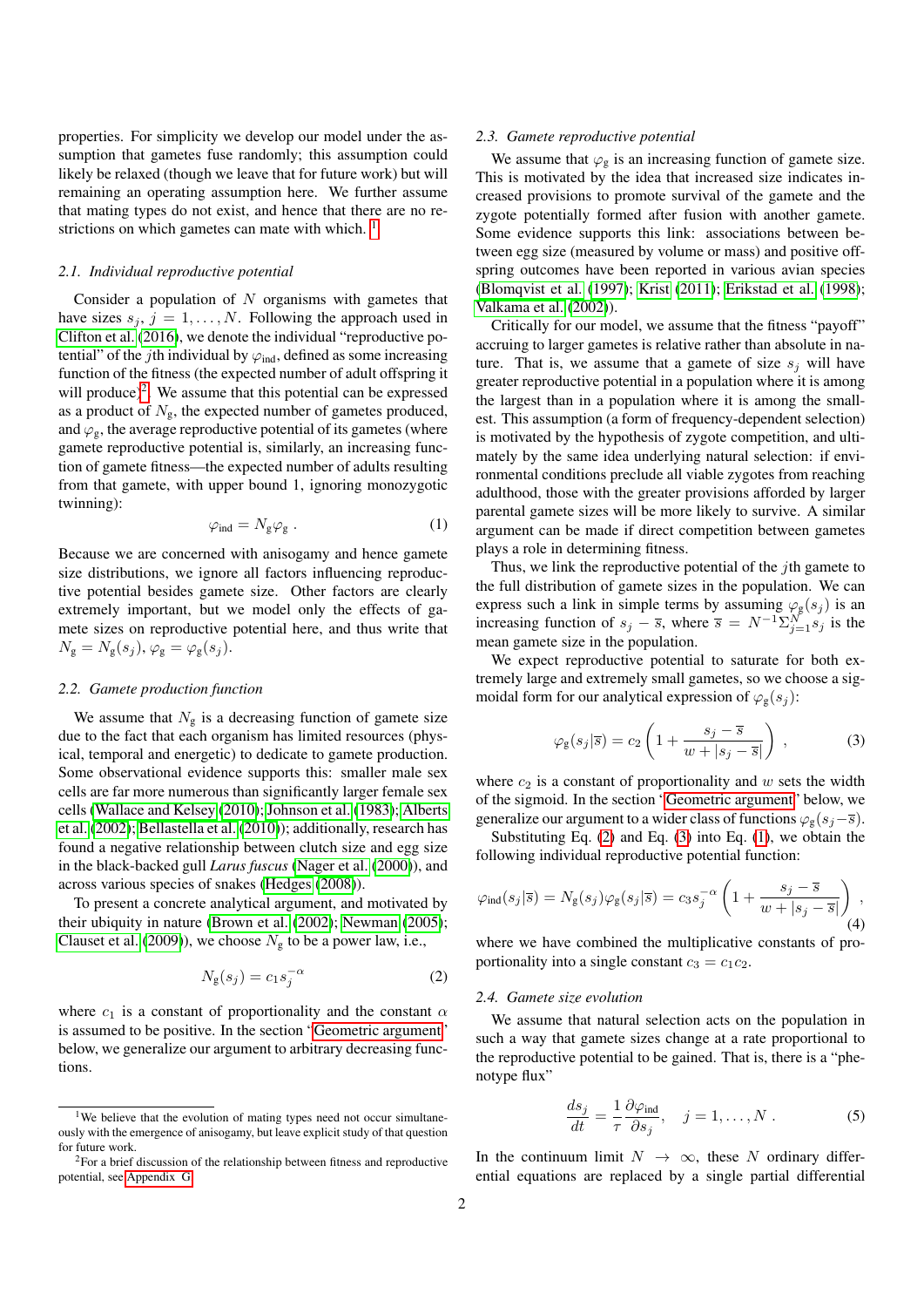<span id="page-2-2"></span>

Figure 1: Example individual reproductive potential function. Here we show the reproductive potential function defined by Eq. [\(4\)](#page-1-5) in arbitrary units (a.u.). Two maxima are apparent, one at zero and another at a nonzero value s ∗. Dynamics given by Eq. [\(5\)](#page-1-6) are illustrated by color with red indicating regions where gamete size decreases and blue indicating where gamete size increases. For this illustration, we set  $w = 1/10$ ,  $\alpha = 1$ , and  $\overline{s} = 2$ .

equation—the continuity equation for  $\rho(s, t)$ , the probability density function describing the distribution of gamete sizes:

$$
\frac{\partial \rho}{\partial t} = -\nabla \cdot \left(\frac{ds}{dt}\rho\right) \,,\tag{6}
$$

where  $ds/dt$  is given by

<span id="page-2-1"></span>
$$
\frac{ds}{dt} = \frac{1}{\tau} \frac{\partial \varphi_{\text{ind}}}{\partial s} \ . \tag{7}
$$

Here  $\tau$  sets the time scale for the evolution of gamete size. Since this is unknown (and not the focus of this work), we rescale time such that  $\tau = 1$  without loss of generality.

To be clear, we are not assuming that individual organisms explicitly change their gamete sizes in this model, rather, the "phenotype flux"  $ds/dt$  captures how the gamete size distribution  $\rho(s, t)$  changes over long time scales. Note that probability density functions such as  $\rho(s, t)$  must obey the continuity equation (Eq. [\(6\)](#page-2-0)). In [Clifton et al.](#page-7-15) [\(2016\)](#page-7-15), the authors demonstrated how this approach (substitution of the phenotype flux from Eq. [\(7\)](#page-2-1) into the continuity equation) can be considered equivalent to a "replicator equation" approach [\(Taylor and](#page-7-27) [Jonker](#page-7-27) [\(1978\)](#page-7-27); [Schuster and Sigmund](#page-7-28) [\(1983\)](#page-7-28)) for appropriate choices of fitness functions. We summarize this connection between the continuity connection and the replicator equation in [Appendix G.](#page-6-6)

## 3. Model implications

#### *3.1. Existence of the anisogamous equilibrium*

The development of anisogamy through intraspecific competition can be seen as a form of disruptive selection [\(da Silva](#page-7-29) [\(2018\)](#page-7-29)). This implies a fitness landscape with multiple distinct peaks.

For  $\varphi_{\text{ind}}$  as defined in Eq. [\(4\)](#page-1-5), at most two local maxima can exist: one at  $s_j = 0$  and another at a nonzero value  $s^*$ . This is illustrated in Fig. [1,](#page-2-2) where two local maxima can be seen. We therefore assume that the anisogamous equilibrium takes the form  $\rho(s) = x\delta(s-0) + (1-x)\delta(s-s^*)^3$  $\rho(s) = x\delta(s-0) + (1-x)\delta(s-s^*)^3$ , where  $\delta$  is the Dirac delta function and  $0 < x < 1$  is the proportion of gametes that are small (i.e., the proportion that might be referred to as primitive "male" gametes). This equilibrium must be self-consistent, meaning that the first moment of the distribution is indeed the same as the average gamete size  $\bar{s}$ . Substituting  $\rho(s,t) = x\delta(s-0) + (1-x)\delta(s-s^*), \overline{s} = (1-x)s^*$ , Eq. [\(4\)](#page-1-5), and Eq. [\(7\)](#page-2-1) into Eq. [\(6\)](#page-2-0) and solving  $\partial \rho / \partial t = 0$  (or, equivalently, setting  $\partial \varphi_{ind}/\partial s = 0$  after plugging Eq. [\(4\)](#page-1-5) into Eq. [\(7\)](#page-2-1), with  $\overline{s} = (1-x)s^*$ , we find

<span id="page-2-5"></span>
$$
s^* = w \frac{1 - 3\alpha x + \sqrt{\beta}}{4\alpha x^2} \,,\tag{8}
$$

where  $\beta = \alpha^2 x^2 - 6\alpha x + 1$ . An anisogamous equilibrium thus exists for all positive  $\alpha$  and w, as long as  $\beta > 0.4$  $\beta > 0.4$ 

# <span id="page-2-6"></span>*3.2. Stability of the anisogamous equilibrium*

<span id="page-2-0"></span>Consider the perturbation of a single individual from the large gamete group by an amount  $\epsilon \ll 1$  in the limit  $N \gg 1$ , so this represents an infinitesimal change to the full gamete distribution. We set  $\overline{s} = (1-x)s^*$  and  $s_{\text{pert}} = s^* + \epsilon$ , where  $s^*$  is given by Eq. [\(8\)](#page-2-5). Substituting into Eq. [\(7\)](#page-2-1) and Taylor expanding to linear order in  $\epsilon$ , we find

<span id="page-2-7"></span>
$$
\frac{d\epsilon}{dt} = Q(x,\alpha)\epsilon \,,\tag{9}
$$

where

$$
Q = -\frac{16x\alpha^2(s^*)^{-1-\alpha}(1-x+\sqrt{\beta})}{w(1+x\alpha+\sqrt{\beta})^2},
$$
 (10)

with  $\beta$  defined as in Eq. [\(8\)](#page-2-5). Here  $Q < 0$  for all allowable parameter values, and thus the anisogamous state is stable under this kind of perturbation.

A similar perturbation of one individual from the small gamete group is simply  $s_{\text{pert}} = \epsilon$ , which, when substituted into Eq. [\(7\)](#page-2-1) yields

<span id="page-2-8"></span>
$$
\frac{d\epsilon}{dt} = -c_3 \alpha \frac{w}{w + \overline{s}} \epsilon^{-1-\alpha} \tag{11}
$$

when truncated at leading order. Since  $c_3$ ,  $\alpha$ ,  $w$ , and  $\overline{s}$  are all positive, the anisogamous state is stable to infinitesimal perturbations of this sort whenever it exists.

We omit a more general examination of stability, but in [Ap](#page-4-0)pendix  $C.1$  we show that all eigenvalues of the finite N system are negative for  $N \gg 1$ , and thus that the anisogamous state is indeed linearly stable.

<span id="page-2-3"></span><sup>&</sup>lt;sup>3</sup>See [Appendix E](#page-5-0) for the case when the small gamete group has finite, nonzero equilibrium gamete size.

<span id="page-2-4"></span><sup>&</sup>lt;sup>4</sup>See [Appendix A](#page-4-1) for discussion of the implications of this requirement.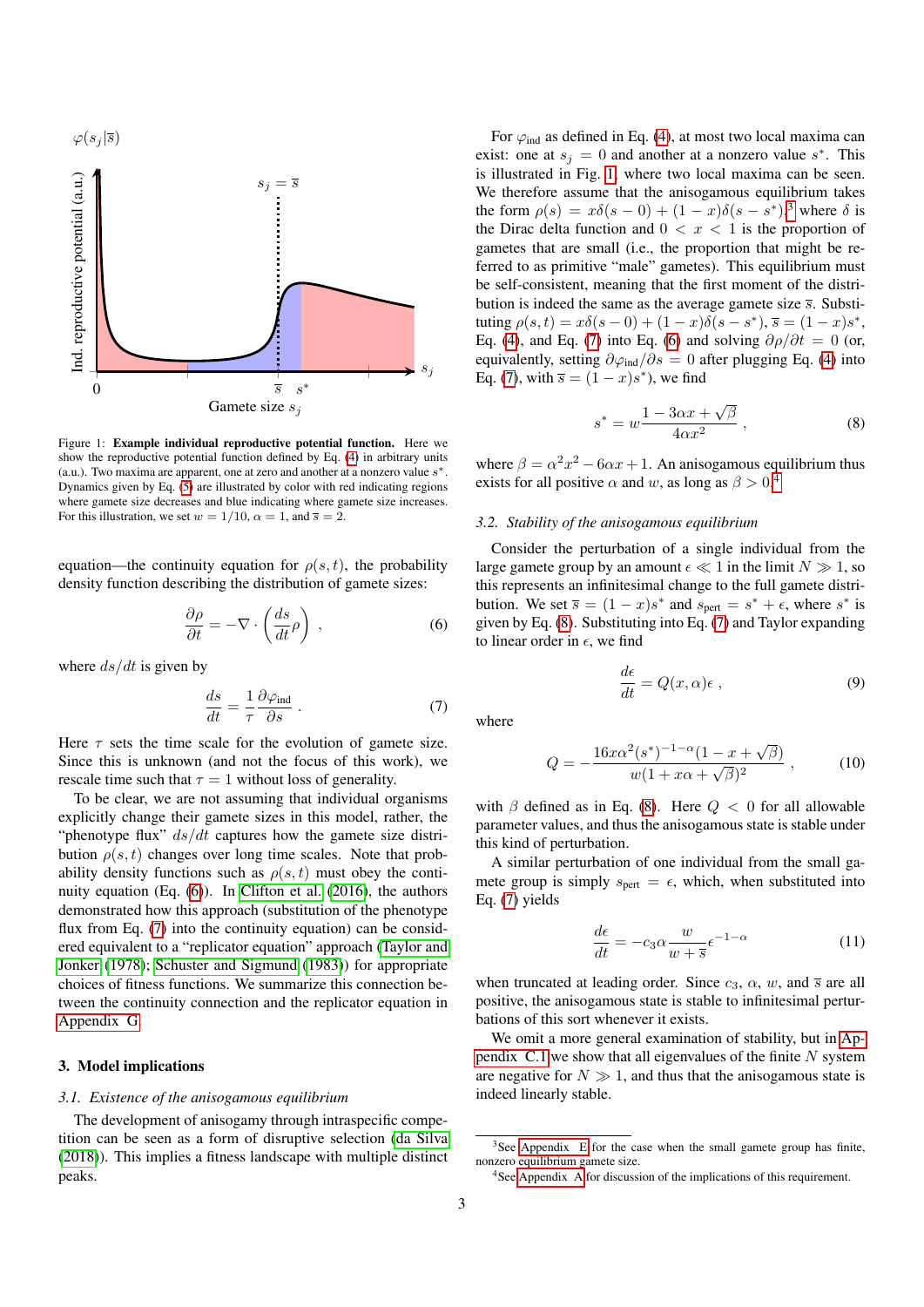# <span id="page-3-0"></span>*3.3. Geometric argument*

For clarity and convenience, we earlier assumed specific algebraic forms for  $\varphi_{\rm g}$  and  $N_{\rm g}$ . We now show the possible emergence of anisogamy in a system where only the asymptotic properties of those functions are known.

We start by expanding the derivative on the right-hand side of Eq. [\(7\)](#page-2-1):

$$
\frac{ds}{dt} = \frac{1}{\tau} \frac{\partial \varphi_{\text{ind}}}{\partial s} = \frac{1}{\tau} \left[ \frac{\partial \varphi_{g}}{\partial s} N_{g} + \frac{dN_{g}}{ds} \varphi_{g} \right] . \tag{12}
$$

At an equilibrium  $s = s^*$ , the net phenotype flux  $ds/dt = 0$ . Assuming  $N_g > 0$  and  $\varphi_g > 0$ , we find that the following condition must hold at each  $s^*$ :

<span id="page-3-1"></span>
$$
\frac{\varphi'_{\rm g}}{\varphi_{\rm g}} = -\frac{N'_{\rm g}}{N_{\rm g}}\tag{13}
$$

where  $' \equiv \partial/\partial s$ .

The left side of Eq. [\(13\)](#page-3-1) is the relative change in gamete reproductive potential and the right side is the magnitude of the relative change in gamete production. Gamete sizes will increase when the reproductive potential gains outweigh the decreased gamete production, and will shrink when the opposite is true.

The existence of anisogamy requires that two distinct intersections must exist between the functions on the left and righthand sides of Eq. [\(13\)](#page-3-1) (see Fig. [2\)](#page-3-2). The following conditions are thus sufficient for anisogamy to exist:

- 1. Continuity of  $\varphi'_g$  and  $N'_g$ .
- 2. The gamete production terms dominate as size approaches zero (relative decrease in production larger than relative increase in reproductive potential), i.e.,

$$
\left|\frac{\varphi'_g}{\varphi_g}\right| < \left|\frac{N'_g}{N_g}\right|, s \to 0^+.
$$

This is reasonable if the potential saturates at some minimum (possibly zero) for small gametes.

3. There exists at least one finite value of s (say  $s = a, a > 0$ ) at which reproductive potential terms dominate over gamete production terms, i.e.,

$$
\left|\frac{\varphi'_g}{\varphi_g}\right| > \left|\frac{N'_g}{N_g}\right|, s = a.
$$

If this fails, smaller gametes are always better for fitness. As long as there is some "provisioning" advantage to larger gametes at some point, however, this condition should be satisfied.

4. Gamete production terms again dominate as size goes to infinity, i.e.,

$$
\left|\frac{\varphi'_g}{\varphi_g}\right| < \left|\frac{N'_g}{N_g}\right|, s \to \infty.
$$

This is reasonable if fitness gains eventually saturate.

<span id="page-3-2"></span>

Figure 2: Geometric argument for anisogamy. We illustrate a case where gamete reproductive potential,  $\varphi$ g, and gamete production,  $N$ g, satisfy the conditions set out in the section ["Geometric argument.](#page-3-0)" When gametes are small, the relative gains due to the ability to produce more of them  $|N'_g/N_g|$  outweigh the relative drop in reproductive potential  $|\varphi'_g/\varphi_g|$ . In some intermediate range, reproductive potential gains dominate, and then as gametes become very large the production terms again dominate as reproductive potential gains saturate.

In addition to the above, a self-consistency condition must also hold: It must be possible for the function  $\varphi'_g/\varphi_g$  to satisfy

$$
\left|\frac{\varphi_{\rm g}'}{\varphi_{\rm g}}\right| = \left|\frac{N_{\rm g}'}{N_{\rm g}}\right| \;,
$$

given  $\overline{s} = (1-x)s^*$ , for some fractionation  $x \in (0,1)$ .

Figure [2](#page-3-2) shows an example of functional shapes for  $\varphi_{\rm g}$  and  $N_{\rm g}$  that satisfy these conditions. Note that a wide variety of gamete reproductive potentials  $\varphi_{\rm g}$  can work—the function need not be sigmoidal nor even monotonic.

# 4. Results and discussion

We have put forth a model that provides a plausible explanation for the development and stability of anisogamy, even without the existence of mating types. This model is based upon the assumption that an individual's overall reproductive potential can be broken down into a "gamete production" term quantifying the number of gametes produced, and a "gamete potential" term quantifying those gametes' likelihood of eventually forming zygotes that reach adulthood. Both of these are assumed to depend upon gamete size, with gamete reproductive potential having a positive relationship with gamete size, and number of gametes having a negative relationship with gamete size. A critical assumption is that size-dependence for gamete reproductive potential is determined relative to the mean of the population, encapsulating the intra-species competition for resources.

Although other models have been proposed to explain anisogamy, ours requires minimal assumptions and accounts for its emergence from an initially isogamous state. We require no assumptions about the existence of mating types; we hope that competing theories with and without mating types may in the future be distinguished based on data. For simplicity and clarity, we have treated individuals in this work as identical without variation, and we have allowed small gametes to approach zero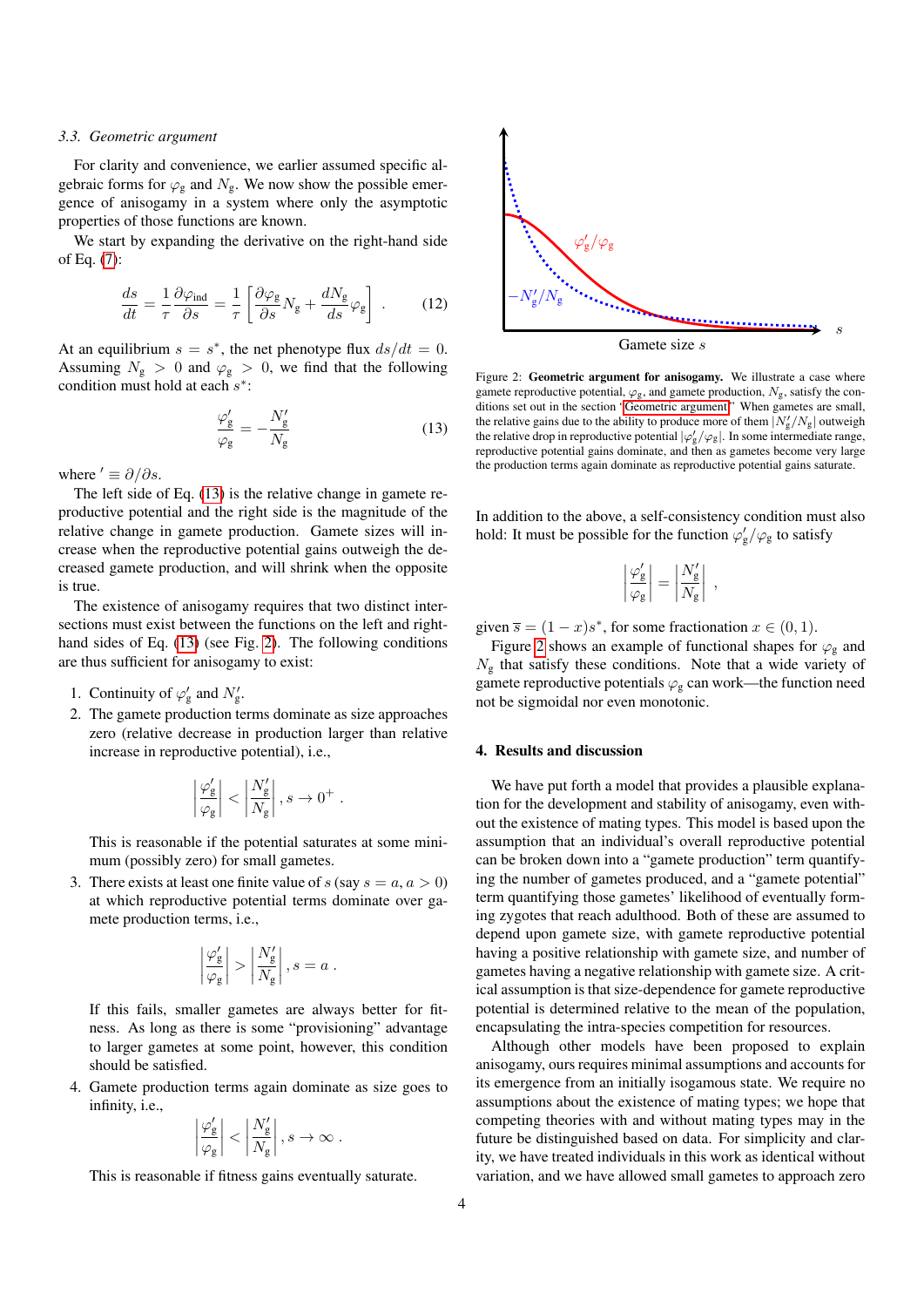size. More realistic assumptions do not appear to change the broad results shown here (see Sections [Appendix B](#page-4-2)[–Appendix](#page-6-7) [F](#page-6-7) for various numerical experiments).

#### 5. Acknowledgments

The authors gratefully acknowledge support of the National Science Foundation through the program on Research Training Groups in the Mathematical Sciences, grant 1547394. We also thank Northwestern University's Office of Undergraduate Research for support through URP 758SUMMER1915627 and URP 758SUMMER1915476. We also thank Christina Goss for help with translation of reference [\(Kalmus, 1932\)](#page-7-0).

# <span id="page-4-1"></span>Appendix A. Sex ratios

<span id="page-4-4"></span>

Figure A.3: Possible sex ratios. The solid black curve shows the threshold for existence of the anisogamous state given by Eq. [\(A.1\)](#page-4-3). The anisogamous equilibrium exists below the threshold (blue shaded region) and ceases to exist above the threshold (red shaded region). Here the fraction "male" refers to the fraction with small gametes.

For the bimodal gamete size distribution to exist,  $s^*$  must be real-valued, and hence  $\beta = \alpha^2 x^2 - 6\alpha x + 1$  in Eq. [\(8\)](#page-2-5) must be positive. This holds when

<span id="page-4-3"></span>
$$
x < \frac{3 - 2\sqrt{2}}{\alpha} \tag{A.1}
$$

Thus there is an implied range of stable sex ratios for a given value of  $\alpha$ . Figure [A.3](#page-4-4) illustrates the relationship between the power law exponent  $\alpha$  and the fraction of the population with small gametes (the fraction "male") given by Eq.  $(A.1)$ . As  $\alpha$  increases in magnitude the range of possible fractionations decreases.

Interestingly, an approximate 1:1 sex ratio is not attainable for some "reasonable" exponents of  $N_a$  (e.g., 1, 2, and 3, each of which would correspond to a distinct simple measure of gamete "size"). This is likely a result of our specific choices of  $\varphi_{\rm g}$  and  $N_g$ , as well as the restricted nature of the model. When we modify gamete reproductive potential to depend on

both relative and *absolute* gamete size, in numerical simulation we observe stable anisogamous states with arbitrary sex ratios. Also note that our model purposefully omits frequencydependent selection effects that would likely drive sex ratios toward 1:1 (the reproductive potential of a single "male" gamete in a community of mostly "female" gametes would be much higher than in a community of mostly "male" gametes because the likelihood of fusion would be higher and the likelihood of zygote survival would be higher, i.e., Fisher's principle [\(Hamil](#page-7-30)[ton, 1967\)](#page-7-30)).

<span id="page-4-5"></span>

Figure A.4: Simulation of the system. Panels (a)-(d) show the evolution of the system from an isogamous state to an anisogamous state. Here, the blue curve shows the reproductive potential landscape given by Eq. [\(4\)](#page-1-5), the red circles indicate gamete sizes, and the yellow crosses give positions of gametes along the reproductive potential landscape. Panel (a) captures the isogamous initial condition  $U(1, 3)$ . Panel (b) shows the individuals moving along the landscape in the direction that increases reproductive potential. Panel (c) shows the beginning of two groups forming. In Panel (d), the simulation has arrived at an anisogamous equilibrium, with gamete sizes converging to zero or  $s^*$  as given by Eq. [\(8\)](#page-2-5). The final fraction of organisms that produce small gametes is  $x = 0.1$ . For this numerical experiment, we set  $\alpha = 1$ ,  $N = 100$ , and  $w = 1/10$ .

## <span id="page-4-2"></span>Appendix B. Numerical simulations

We test predictions of our model via numerical simulation. Figure [A.4](#page-4-5) shows the evolution of a population from a state that is isogamous to a one that is anisogamous. The gametes (yellow) move along the landscape (blue) in the direction that increases their reproductive potential. For this simulation, we set  $\alpha = 1$ ,  $N = 100$ , and  $w = 1/10$  with a final fraction of individuals producing small gametes  $x = 0.1$ . The initial isogamous distribution was sampled from the uniform distribution  $U(1,3)$ .

# Appendix C. Stability tests

#### <span id="page-4-0"></span>*Appendix C.1. Linear stability*

Section [3.2,](#page-2-6) we outlined a restricted stability test of the anisogamous equilibrium where only single-gamete perturbations were allowed. A more rigorous test of stability is difficult because the Dirac delta functions that comprise the equilibrium gamete size distribution are actually generalized functions and thus must be treated carefully when perturbed. One straightforward way to avoid this difficulty is to look at the linear stability of the equilibrium for finite N, then take the limit as  $N \to \infty$ .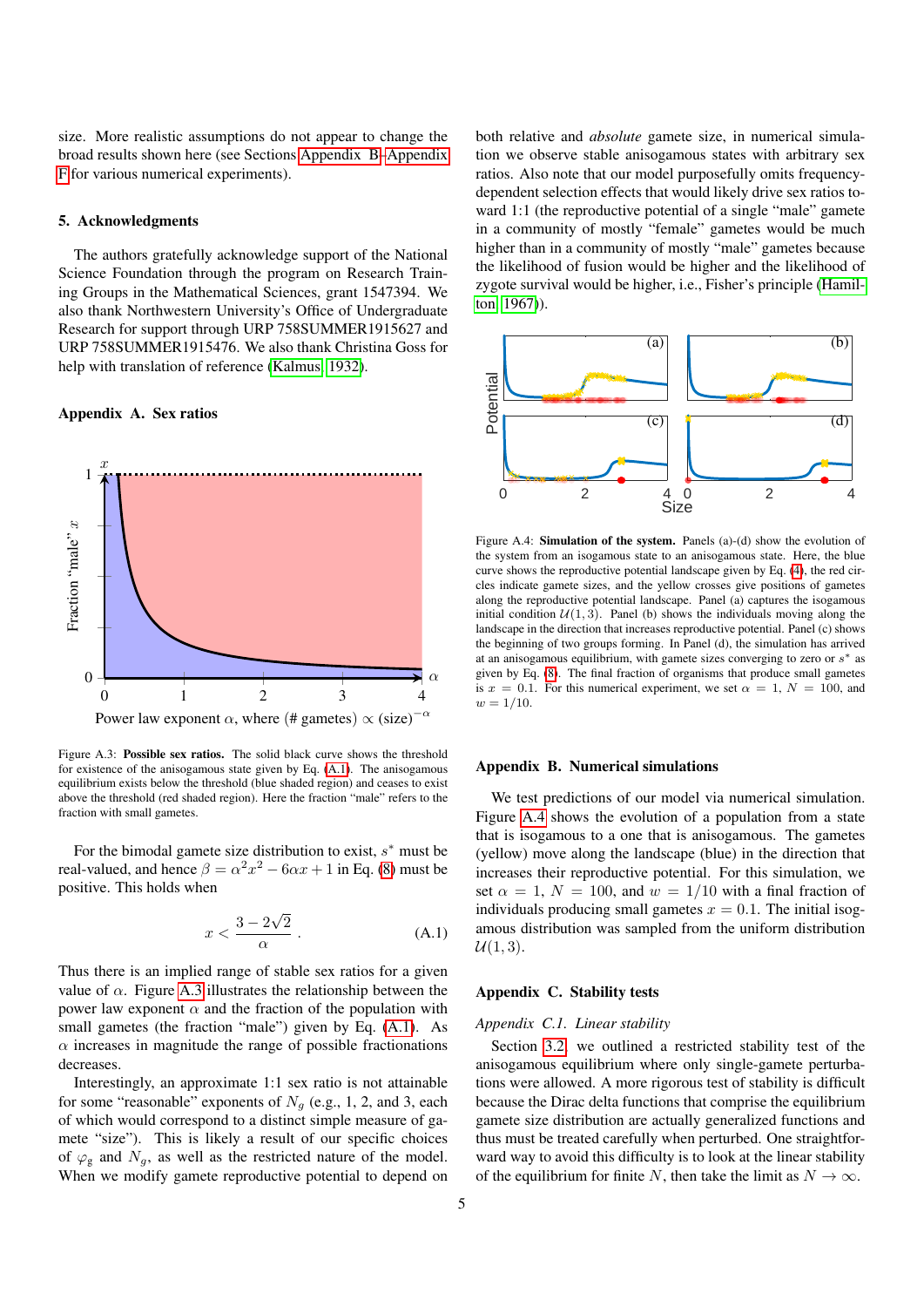One can show that, for finite  $N$ , the off-diagonal elements of the Jacobian matrix take the form

$$
J_{ij} = (s_i)^{-\alpha - 1} \left[ 2 \frac{N - 1}{N^2} \frac{w \operatorname{sgn}(s_i - \overline{s}) + (w + |s_i - \overline{s}|)^3} - \frac{1}{N} \frac{\alpha (w + |s_i - \overline{s}|)}{(w + |s_i - \overline{s}|)^3} \right].
$$
 (C.1)

It follows that these off-diagonal elements approach zero as  $N \to \infty$ .

The diagonal elements of the Jacobian matrix take the form

$$
J_{ii} = \frac{1}{(w+|s_i-\overline{s}|)^3} \left\{ \left[\frac{N-1}{N}\right]^2 [s_i-\overline{s}-2 \operatorname{sgn}(s_i-\overline{s})
$$

$$
(w+|s_i-\overline{s}|) + \frac{\alpha(1+\alpha)}{s_i^2} (w+|s_i-\overline{s}|)^2 (s_i-\overline{s}+|s_i-\overline{s}|)
$$

$$
-w\left[\frac{N-1}{N}\right] \left[\frac{w+|s_i-\overline{s}|}{s_i}\right] \right\}.
$$
 (C.2)

One can show that these are all negative when  $s_i = s^*$  or  $s_i \rightarrow$  $0^+$  and  $\overline{s} = (1-x)s^*$  as  $N \to \infty$ , given that Eq. [A.1](#page-4-3) is satisfied.

Since off-diagonal elements become infinitesimal, the eigenvalues of the Jacobian matrix are determined by the diagonal elements as  $N \to \infty$ , and thus all eigenvalues are negative, implying linear stability of the anisogamous equilibrium.

## *Appendix C.2. Stable size distributions*

<span id="page-5-1"></span>

Figure C.5: Numerical test of the stability of anisogamy. We test the stability of the anisogamous state. Panel (a) shows the large gamete group being perturbed and then returning to its equilibrium value,  $s^*$ . Panel (b) shows the small gamete group being perturbed and then returning to its equilibrium value zero. Dotted lines show large-gamete equilibria from theory. Panels (a) and (b) demonstrate the stability of the anisogamous equilibrium and are consistent with the asymptotic theory from Eqns.  $(9)$  and  $(11)$ . In both panels, we set  $\alpha = 1/3$ ,  $N = 1000$ , and  $w = 2$ , with an initial fractionation  $x = 1/2$ .

We perform two numerical experiments to test the stability of the anisogamous state. First, we perturb the large group from its equilibrium value  $s^*$  given in Eq. [\(8\)](#page-2-5) by the amounts  $\xi_i$ ,  $i = 1, \ldots, (1 - x)N$ , drawn from  $\mathcal{N}(0, (1/2)^2)$ . Figure [C.5a](#page-5-1) displays the result of the perturbation. Gamete sizes that were perturbed return their equilibrium value. Second, we perturb the small group by amounts  $\xi_i$ ,  $i = 1, \dots, xN$  drawn from

 $\mathcal{U}(0, 1)^5$  $\mathcal{U}(0, 1)^5$ . Similar to the first test, Figure [C.5b](#page-5-1) demonstrates that the perturbed group returns to its equilibrium value. We set  $\alpha = 1/3$ ,  $N = 1000$ ,  $w = 2$ , and  $x = 1/2$  in both simulations.

## Appendix D. Nonidentical individuals

Our results appear to be robust to the inclusion of natural variation among the simulated individuals. In various numerical experiments, we introduced variation in the width of the sigmoidal gamete reproductive potential function  $\varphi_{g}$  (see Eq. [\(3\)](#page-1-3)), as well as in its mean, minimum, and maximum values. We also varied the multiplicative factor in the gamete production function (see Eq.  $(2)$ ). In all cases, the equilibrium gamete size distribution remained qualitatively the same as in the case with identical individuals: the only change was the appearance of some variation around the expected delta function peaks (primarily the peak at  $s^*$ ) at equilibrium. See Figure [D.6.](#page-5-3)

<span id="page-5-3"></span>

Figure D.6: Simulation with a heterogeneous population. We display the evolution from isogamy to anisogamy for a heterogeneous population. The large gamete group widens out when adding noise to the width of the sigmoid in Eq. [\(3\)](#page-1-3). The final fraction of organisms that produce small gametes is  $x = 0.1$ . For this simulation, we set  $\alpha = 1$ ,  $N = 100$ , and w was sampled from the distribution  $\mathcal{N}(1/10, 1/50^2)$ .

## <span id="page-5-0"></span>Appendix E. Nonzero size for small gamete group

Because reproduction requires the transfer of some minimal amount of physical material, the number of gametes cannot realistically diverge as  $s \to 0^+$ . Our results, however, appear to be robust to the inclusion of a minimal viable gamete size. In simulation, we incorporated a minimal size by multiplying the individual reproductive potential by  $e^{-k/s}$ , where  $k > 0$ . This eliminated the singularity at zero and generated a point  $0 < s^*_{\text{small}} < s^*$  such that reproductive potential is maximized. In such simulations, the resulting equilibrium distribution was  $\rho(s) = x\delta(s - s_{\text{small}}^*) + (1 - x)\delta(s - s^*)$ , as expected. See Figure [E.7.](#page-6-8)

<span id="page-5-2"></span><sup>5</sup>We choose to perturb by the uniform distribution in order to avoid negative values.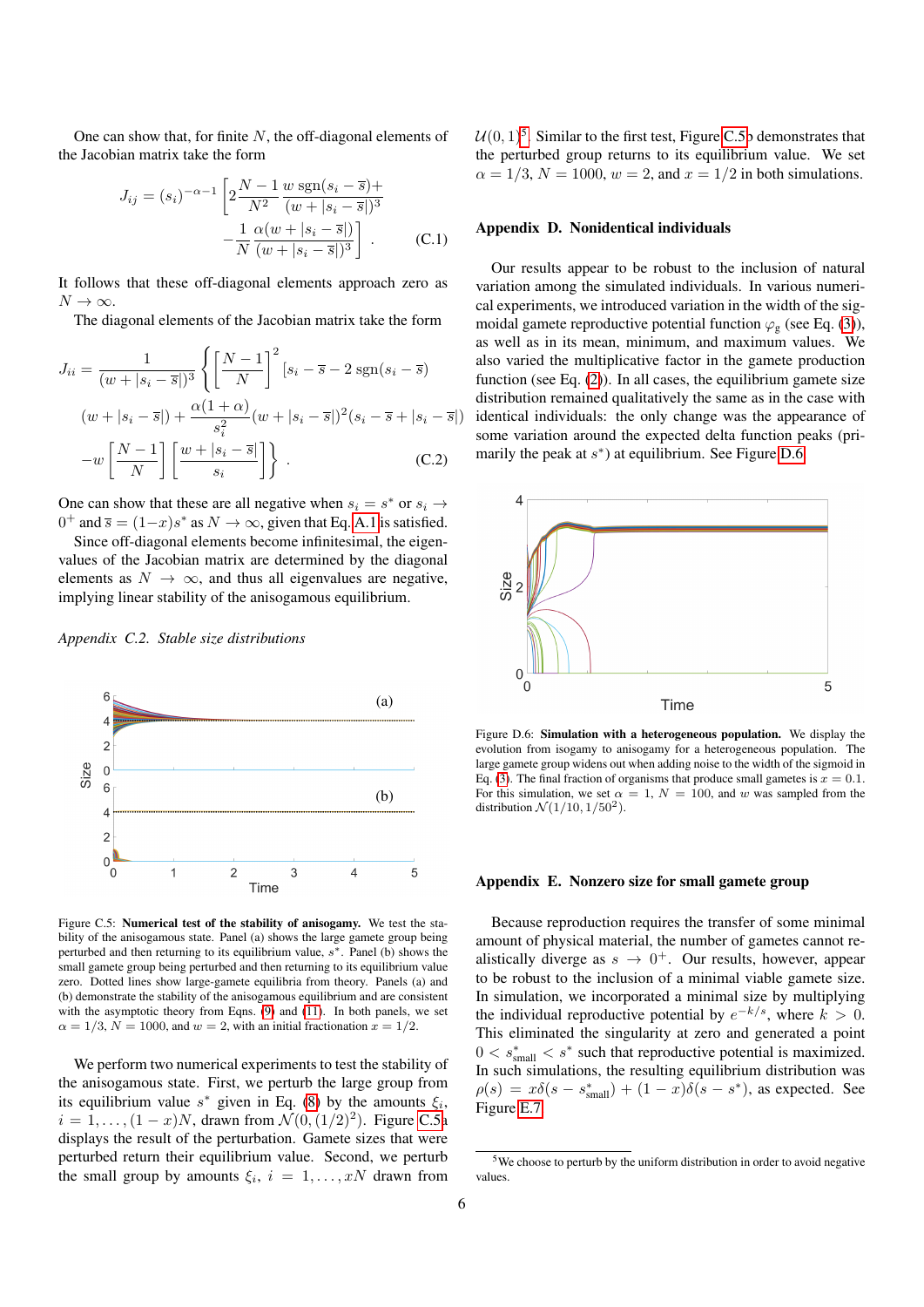<span id="page-6-8"></span>

Figure E.7: Simulation with a nonzero minimum gamete size. We display a simulation where the individual reproductive potential is multiplied by  $e^{-k}$ . , where  $k > 0$ . The initial isogamous population moves to an anisogamous population  $\rho(s) = x\delta(s - s_{\text{small}}^*) + (1 - x)\delta(s - s^*)$ ,  $0 < s_{\text{small}}^* < s^*$ . Here,  $N = 100$ ,  $w = 1$ ,  $\alpha = 1$ ,  $\overline{k} = 1$ , and the final fraction of small gametes is  $x = 0.16$ . The initial isogamous population was drawn from  $\mathcal{U}(1, 3)$ .

## <span id="page-6-7"></span>Appendix F. Absolute gamete fitness

In our model we assume that the reproductive potential of a gamete depends on its size *relative* to others in the population. In reality, there are likely some *absolute* size effects that also play a role. In Figure [F.8,](#page-6-9) we numerically simulate our model with the inclusion of both absolute and relative gamete potential terms, with the results appearing to remain qualitatively unchanged. This shows that a wider range of fractionations is now possible at equilibrium; here the final fraction of small gametes  $x = 0.4 > (3 - \sqrt{2})/\alpha \approx 0.17$ —the threshold given by Eq. [\(A.1\)](#page-4-3).

<span id="page-6-9"></span>

Figure F.8: Simulation with both absolute and relative reproductive potential. In this simulation the individual reproductive potential was a weighted sum of two sigmoidal functions, one as in the Eq. [\(3\)](#page-1-3) (i.e., centered at  $\overline{s}$ ), and the other identical but centered at  $c = 1$ . Weight was 90% absolute, 10% relative. The population converges to an anisogamous state with 40% small gametes. Here,  $N = 100$ ,  $w = 0.1 + \mathcal{N}(0, 0.01^2)$ ,  $\alpha = 1$ , and the initial population was drawn from  $U(0, 1.5)$ .

#### <span id="page-6-6"></span>Appendix G. Reproductive potential and fitness

Here we briefly summarize the connection between pheno-type flux and fitness that was laid out by [Clifton et al.](#page-7-15) [\(2016\)](#page-7-15)the reader is referred to that reference for greater detail.

Many problems in evolutionary dynamics can be modeled by the replicator equation (see [Taylor and Jonker](#page-7-27) [\(1978\)](#page-7-27); [Schuster](#page-7-28) [and Sigmund](#page-7-28) [\(1983\)](#page-7-28)). In the continuum limit, it takes the form

<span id="page-6-10"></span>
$$
\frac{\partial \rho}{\partial t} = \rho(s, t) [f(s; \rho) - \overline{f}(\rho)], \qquad (G.1)
$$

where  $\rho$  is the probability distribution of continuous trait s at time  $t$ ,  $f$  is the fitness of an organism with trait  $s$  given the trait distribution, and  $\overline{f} = \int_{-\infty}^{\infty} f(s; \rho) \rho(s, t)$  ds. The trait distribution  $\rho$  must always integrate to one and hence follows the continuity equation (see [Pedlosky](#page-7-31) [\(1987\)](#page-7-31))

<span id="page-6-11"></span>
$$
\frac{\partial \rho}{\partial t} = -\nabla \cdot (\rho \frac{ds}{dt}) , \qquad (G.2)
$$

where  $\nabla \equiv \partial/\partial s$  here.

The main difference between the replicator equation and the continuity equation is that temporal changes in the trait distribution are expressed in terms of an excess fitness  $f(s; \rho) - \overline{f}(\rho)$ in the former, but a phenotype flux  $ds/dt$  in the latter. In our model, we take the phenotype flux as derivable from the individual reproductive potential  $\varphi_{\text{ind}}$  as expressed in Eq. [\(7\)](#page-2-1).

Setting the right-hand sides of Eq. [\(G.1\)](#page-6-10) and Eq. [\(G.2\)](#page-6-11) equal gives

$$
-\rho[f(s;\rho)-\overline{f}(\rho)] = \nabla \cdot (\rho \frac{ds}{dt}) = \frac{\partial \rho}{\partial s} \frac{\partial \varphi_{\text{ind}}}{\partial s} + \rho \frac{\partial^2 \varphi_{\text{ind}}}{\partial s^2}
$$
 (G.3)

(using  $\tau = 1$  for convenience). This expresses one relationship between fitness and reproductive potential. The relationship can also be expressed through an integro-differential equation for  $\varphi$ <sub>ind</sub> in terms of fitness:

$$
\frac{\partial \varphi_{\text{ind}}}{\partial s} = -\frac{1}{\rho} \int_{-\infty}^{\infty} \rho(s, t) [f(s; \rho) - \overline{f}(\rho)] ds .
$$
 (G.4)

#### References

- <span id="page-6-4"></span>Alberts, B., Johnson, A., Lewis, J., Raff, M., Roberts, K., Walter, P.. Eggs. In: Molecular Biology of the Cell, 4th edition. Garland Science; 2002. .
- <span id="page-6-3"></span>Bateman, A.J.. Intra-sexual selection in drosophila. Heredity 1948;2(3):349– 368. https://doi.org/10.1038/hdy.1948.21.
- <span id="page-6-2"></span>Bateman, R.M., DiMichele, W.A.. Heterospory: the most iterative key innovation in the evolutionary history of the plant kingdom. Biological Reviews 1994;69(3):345–417. https://doi.org/10.1111/j.1469-185X.1994.tb01276.x.
- <span id="page-6-0"></span>Bell, G.. The evolution of anisogamy. Journal of Theoretical Biology 1978;73(2):247–270. https://doi.org/10.1016/0022-5193(78)90189-3.
- <span id="page-6-5"></span>Bellastella, G., Cooper, T.G., Battaglia, M., Ströse, A., Torres, I., Hellenkemper, B., Soler, C., Sinisi, A.A.. Dimensions of human ejaculated spermatozoa in papanicolaou-stained seminal and swim-up smears obtained from the integrated semen analysis system (isas®). Asian Journal of Andrology 2010;12(6):871. Https://dx.doi.org/10.1038/aja.2010.90.
- <span id="page-6-1"></span>Billiard, S., López-Villavicencio, M., Devier, B., Hood, M.E., Fairhead, C., Giraud, T.. Having sex, yes, but with whom? inferences from fungi on the evolution of anisogamy and mating types. Biological Reviews 2011;86(2):421–442. https://doi.org/10.1111/j.1469-185X.2010.00153.x.